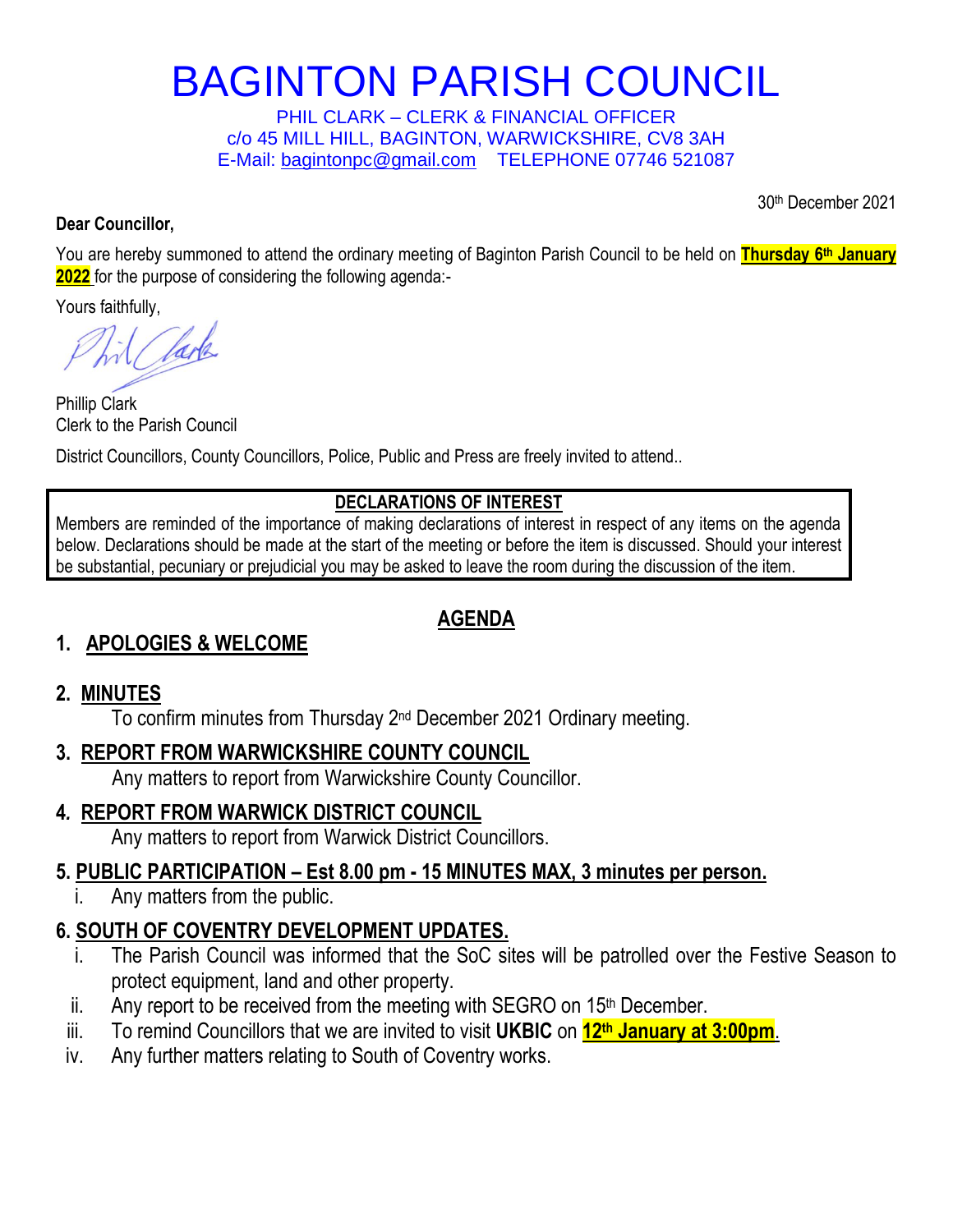## **7. POLICE MATTERS TO NOTE**

- i. Reports on the Mill Hill speed checks were received on  $30<sup>th</sup>$  November.
- ii. Additional Village patrols have started over the Festive Season, following a successful application at the Community Forum.
- iii. Any further Police matters to report.

## **8. BAGINTON EVENTS COMMITTEE MATTERS TO NOTE**

**i.** To note any Events matters

## **9. COVENTRY AIRPORT**

i. To note any airport matters.

#### **10. PLANNING ITEMS TO NOTE**.

**a. Planning decisions received since the last meeting -** None

#### **b. To note applications awaiting WDC decision.**

- i. W/21/1370 Outline planning application with all matters reserved apart from access for the development of battery manufacturing facility with ancillary battery recycling capability including landscaping, car parking, access and associated works, Coventry Airport. **OBJECTION** reported 20th September. **To be discussed at the WDC Planning meeting 11th January.**
- ii. W/21/0558 Erection of 1 bungalow. 4 the Smallholdings, Stoneleigh Road. **OBJECTION** issued 8<sup>th</sup> September.
- iii. W/21/1313 Two dwellings on former Sunday School site on Church Road, Baginton. **SUPPORT** issued 8th September.
- iv. W/21/1443 Position, access, appearance, layout, landscaping and scale of the primary substation – Gateway South, Coventry Airport. **OBJECTION** reported 3rd October.
- v. W/21/1527 Position, access, appearance, layout, landscaping and scale of the first plot 4A on Gateway South, Coventry Airport. **NEUTRAL** response reported 10<sup>th</sup> October.
- vi. W/21/0711 Erection of a single storey dwelling, The Granary, Church Road. **NEUTRAL** response reported 10<sup>th</sup> October.
- vii. W/21/1655 Reserved matters relating to the Gateway South Community Park. **NEUTRAL** response reported 10<sup>th</sup> October.
- viii. W/21/1591 Rear storey ground extension No. 74 Mill Hill. **SUPPORT** reported 10<sup>th</sup> October.

## **c. New planning applications or matters received since the last meeting**

i. W/21/2011 – Erection of an open Oak framed porch. No. 31 Mill Hill, Baginton. Circulated to Councillors 28<sup>th</sup> December with response required by 14<sup>th</sup> January.

## **11. HIGHWAYS MATTERS TO NOTE.**

- i. Highways England confirmed that both Tollbar and the New Rowley Road roundabouts were multiple use, (Cars, cycles, motorcycles, pedestrians, including elderly or disabled users). As such, Traffic Light timings comply with all current regulations for multiuse roundabouts.
- ii. Notice was received that Mill Hill will be closed at the bridge for up to 5 days from  $10<sup>th</sup>$  January to allow the bridge to be surveyed.
- iii. Any further highways matters to note.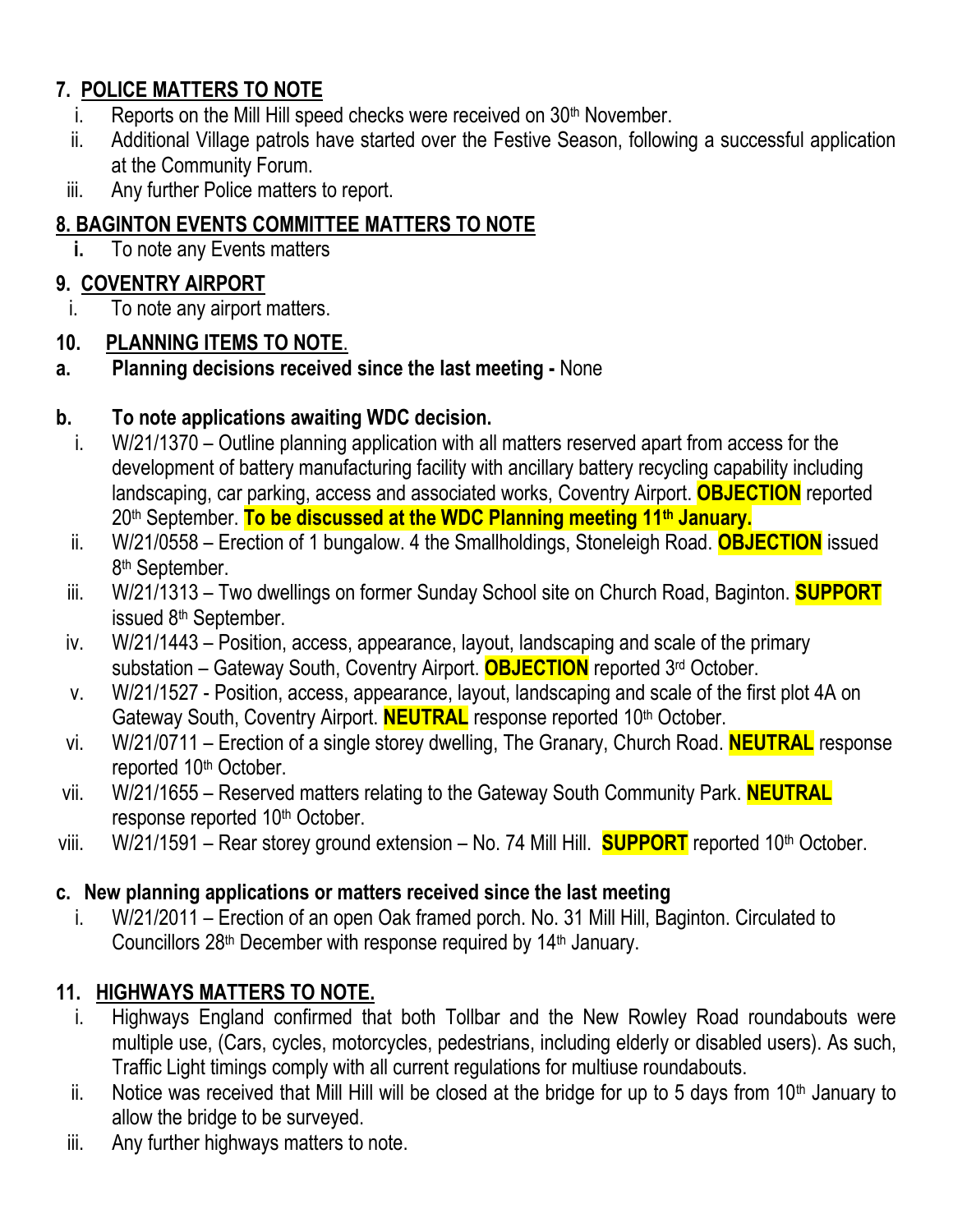## **12. OPEN SPACE MATTERS TO NOTE**

- i. The new climbing nets on the Lucy Price Playground have been fitted to the refurbished equipment.
- ii. An estimate of £7580 for further work on the existing Playground has been received.
- iii. To note that as the Lucy Price Playground was inspected during the refurbishment, we will not be paying for a separate inspection from HAGS this year.
- iv. To note that work on designing the new areas of the Playground has begun.
- v. To receive any further update on the Lucy Price Playground project.
- vi. To discuss the future of Bagot's Castle and the degree of Parish Council involvement beyond that already approved as a representative on any controlling committee.
- vii. To note any further open space matters.

## **13. GRANTS MATTERS TO NOTE** :

- i. Grants for the Playground have been confirmed from Lucy Price Relief in Need Charity (matched funding), SEGRO, Baginton Events and Baginton Lions FC.
- ii. Grants via the WDC RUCIS scheme have now been approved, with a number of additional conditions attached.
- iii. Any further grant matters.

## **14. HOUSING & GENERAL MATTERS TO NOTE** : None

## **15. FINANCIAL MATTERS TO NOTE.**

| a.          | <b>Currently Earmarked Funds</b>                  |           |
|-------------|---------------------------------------------------|-----------|
|             | <b>Earmarked Charity Donated Monies</b>           | £1330.29  |
|             | Earmarked Funds (Lucy Price Playground)           | £6652.50  |
|             | <b>Earmarked Funds (Election Expenses)</b>        | £6000.00  |
|             | Earmarked Funds (Badge of Office)                 | £250.00   |
|             | Earmarked Funds (Bus Shelters & Notice Boards)    | £860.00   |
|             | Earmarked Defibrillator Consumables & Service     | £250.00   |
|             | <b>Total Earmarked Reserves</b>                   | £15342.79 |
|             |                                                   |           |
| $b_{\cdot}$ | To advise Bank balances as at 22/12/2021          |           |
|             | HSBC treasurers (community) account: -            | £5737.27  |
|             | HSBC savings (BMM) account: -                     | £24001.03 |
|             | <b>Total in Bank</b>                              | £29738.30 |
|             |                                                   |           |
| C.          | <b>Underlying Reserves (Bank minus Earmarked)</b> | £14395.51 |
|             |                                                   |           |
| d.          | <b>Bank Charges</b>                               |           |
|             | Monthly Account management                        | £8.00     |
|             | Fees per Cheque                                   | £1.00     |
|             |                                                   |           |